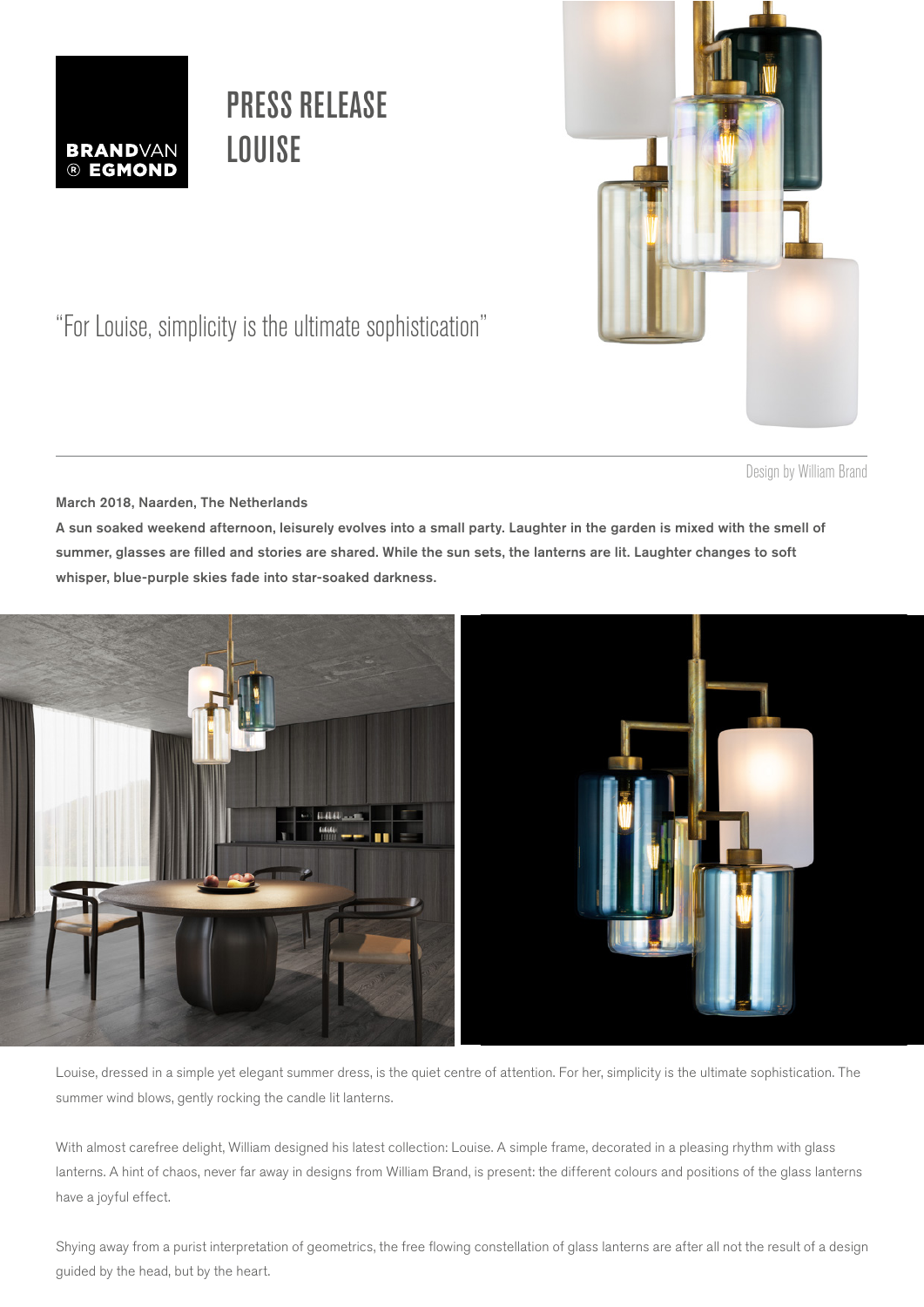

### William Brands comments on his work:

"In the summer, evenings are my favourite part of the day; when the heat has subsided, and the setting of the sun offers the most magical of skies. Candles are lit, and glasses filled: people have a natural craving to gather around the freshly lit lights.

It was the pleasure of this moment that I tried to capture with Louise."



### William Brand designer / owner



William was trained as an artist and an architect. He graduated at the Utrecht School of Arts.

As an award-winning furniture designer he for many years designed buildings and interiors for fashion brands, including the headquarters of BRAND VAN EGMOND. His interior designs are always minimalist, in contrast to his lighting designs which have a powerful sculptural presence. He considers his lighting objects the cherry on the cake.

His way of working is quite specific. Immediately after defining the concept he starts working in the workshop like a sculptor; experimenting and crafting while having the object grow in his hands, often with unexpected results. Therefore the journey is just as exciting and important as the destination.